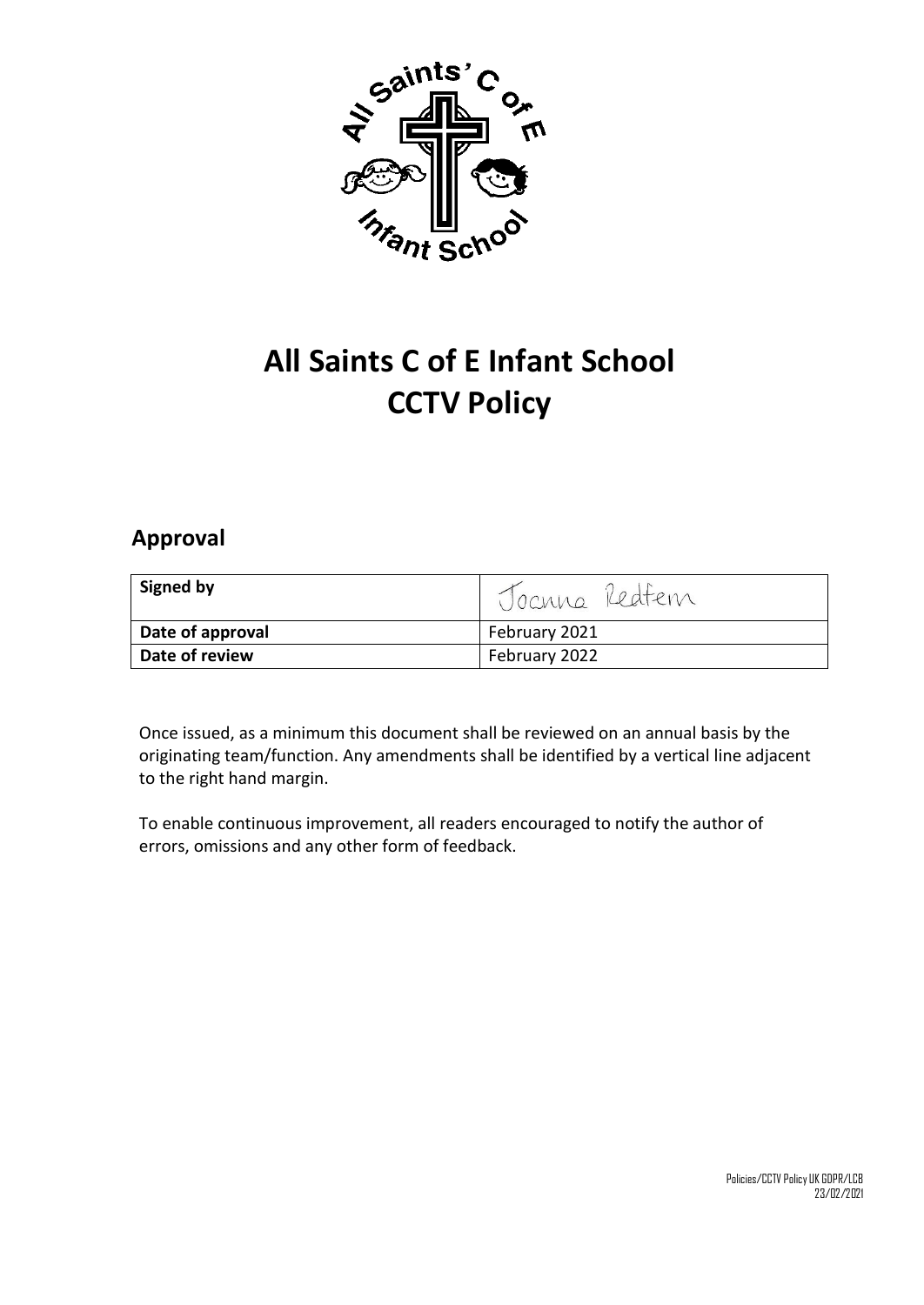### **Contents**

|                                   | Page           |
|-----------------------------------|----------------|
| <b>CCTV Signs</b>                 | 4              |
| Registering the CCTV System       | 4              |
| The Data Protection Act           | $\overline{4}$ |
| Objectives                        | 5              |
| Confidentiality                   | 5              |
| Copy Recording                    | 5              |
| <b>Information Sharing</b>        | 5              |
| Retention                         | 5              |
| Erasure                           | 5              |
| <b>Covert Recording</b>           | 6              |
| Traceability and Record Keeping   | 6              |
| Time and Date Stamping            | 7              |
| Secure Storage of Recordings      | $\overline{7}$ |
| Code of Practice Policy Statement | 8              |
| <b>General Principles</b>         | 8              |
| Appendix A Access Request         | 9              |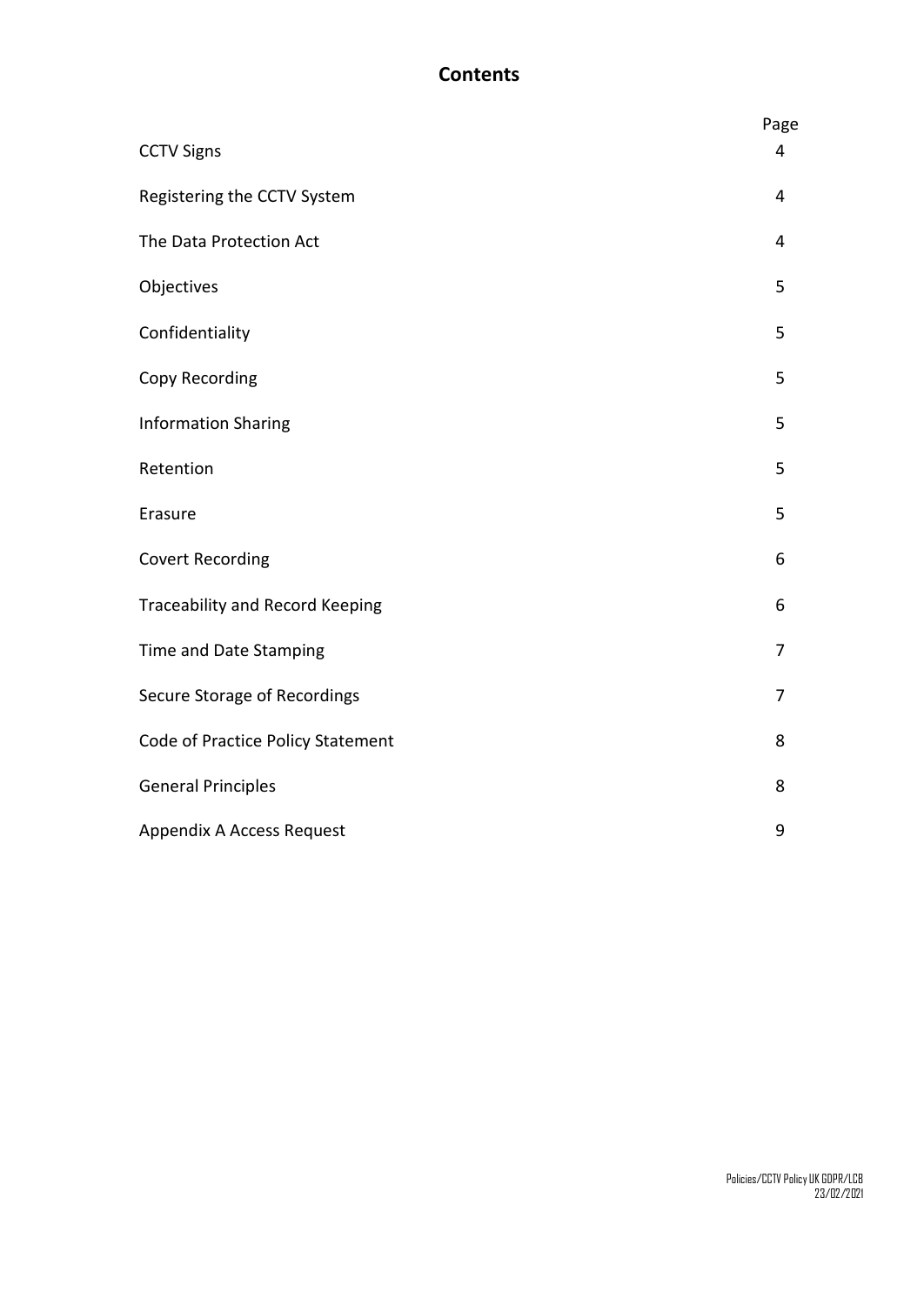#### **Legality**

There are two important points within the CCTV Code of Practice 2008 which are basic points of law that must be adhered to.

#### **CCTV Signs**

CCTV signs are erected around the building within prominent locations that clearly identifies that CCTV recording is in operation. Signs are located at the entrance gate, the building entrance and inside reception.

#### **Registering the CCTV System**

The school's registration number with the Information Commissioners Office (ICO) is **Z4688430.**

#### **The Data Protection Act 2018 and UK GDPR**

The Data Protection Act 2018 relates to data processing of all types. The definition of data under the Act is "Personal data" means any information relating to an identified or identifiable living individual. It requires the person to be identified by a number of means, which can include photographic or video footage.

The definition of Processing is much wider in its scope than the previous legislation ) "Processing", in relation to information, means an operation or set of operations which is performed on information, or on sets of information, such as—

- (a) collection, recording, organisation, structuring or storage,
- (b) adaptation or alteration,
- (c) retrieval, consultation or use,
- (d) disclosure by transmission, dissemination or otherwise making available,
- (e) alignment or combination, or
- (f) restriction, erasure or destruction

Data in the case of CCTV recordings is in the form of recorded images of individuals that can be identified from these images.

Having regard for these definitions, it will be recognised that the use of CCTV for surveillance purposes is encompassed by the requirements of the Data Protection Act.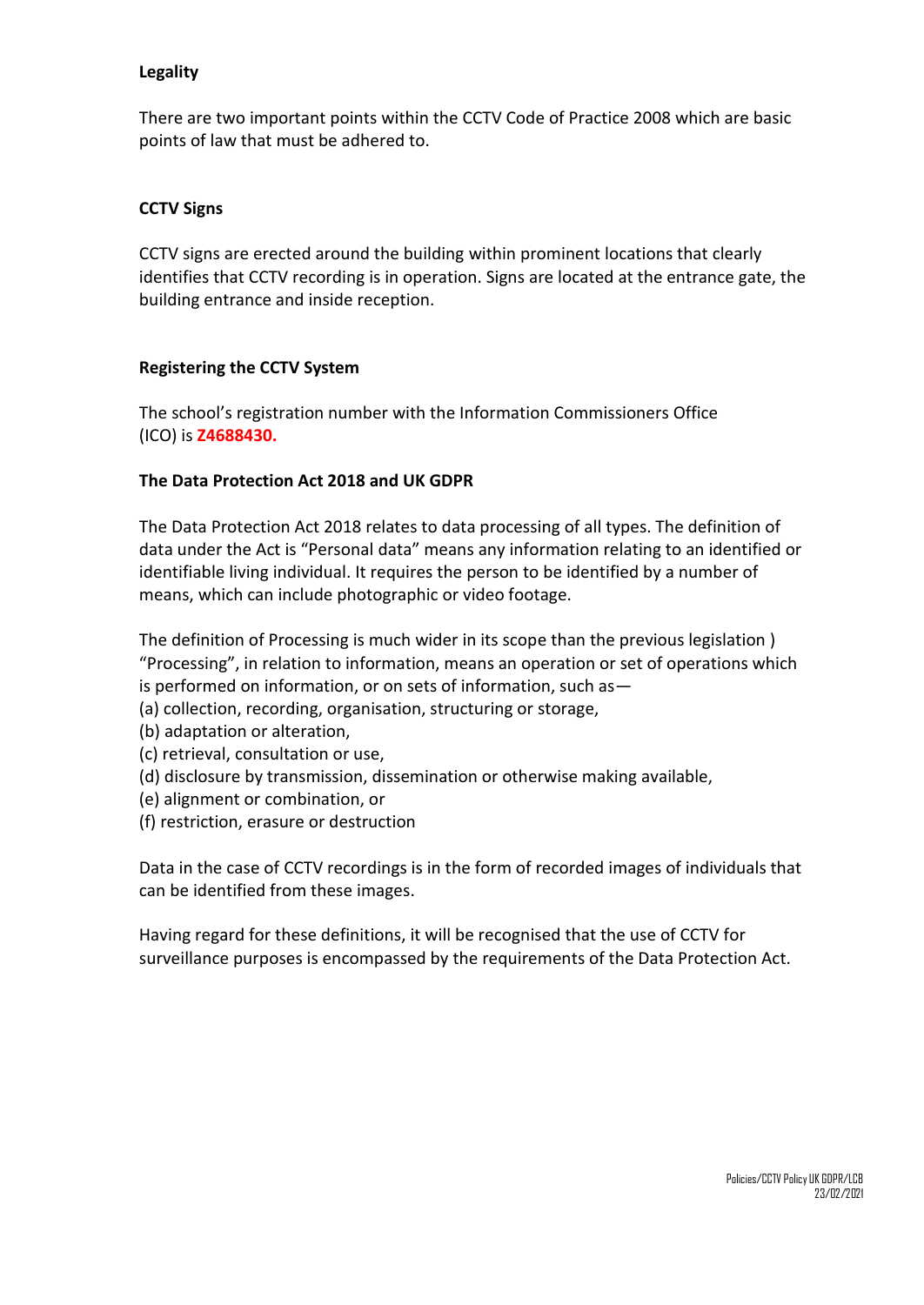#### **Objectives**

Operators of the system have access to a clear statement of the objectives of the system and responsibilities of those involved in its operation and management and to restrict unauthorised persons from gaining access to recorded images.

#### **Confidentiality**

Operators of the system are aware of the need for confidentiality and that recorded information must be kept secure and available only to those directly connected with achieving the objectives of the system.

#### **Copy Recordings**

Copies of recorded information are strictly controlled and only made in relation to incidents the subject of investigation, or a valid Subject Access request. Copies are only issued by the system manager to those directly connected with achieving the objectives of the system. Appendix A can be utilised to assist in issuing recorded images to authorised agents such as the police.

**Information Sharing** (Section 115, Crime and Disorder Act 1998)

The Crime and Disorder Act creates a power to share information from the System Owner/Operator to the Police and between the Police Forces, Police Authorities, Probation Committees, Local Authorities and Health Authorities.

The Data Protection Act 2018 also enables law enforcement agencies and statutory bodies to have access to information to enable them to prevent, detect and prosecute crimes, or to safeguard vulnerable adults and children.

#### **Retention**

The archive period of recordings is no longer than is necessary to achieve the objectives of the system. The archive period is 30 days.

#### **Erasure**

Digital recorders are set up in such a way as to overwrite old footage with new footage after the retention period has been reached.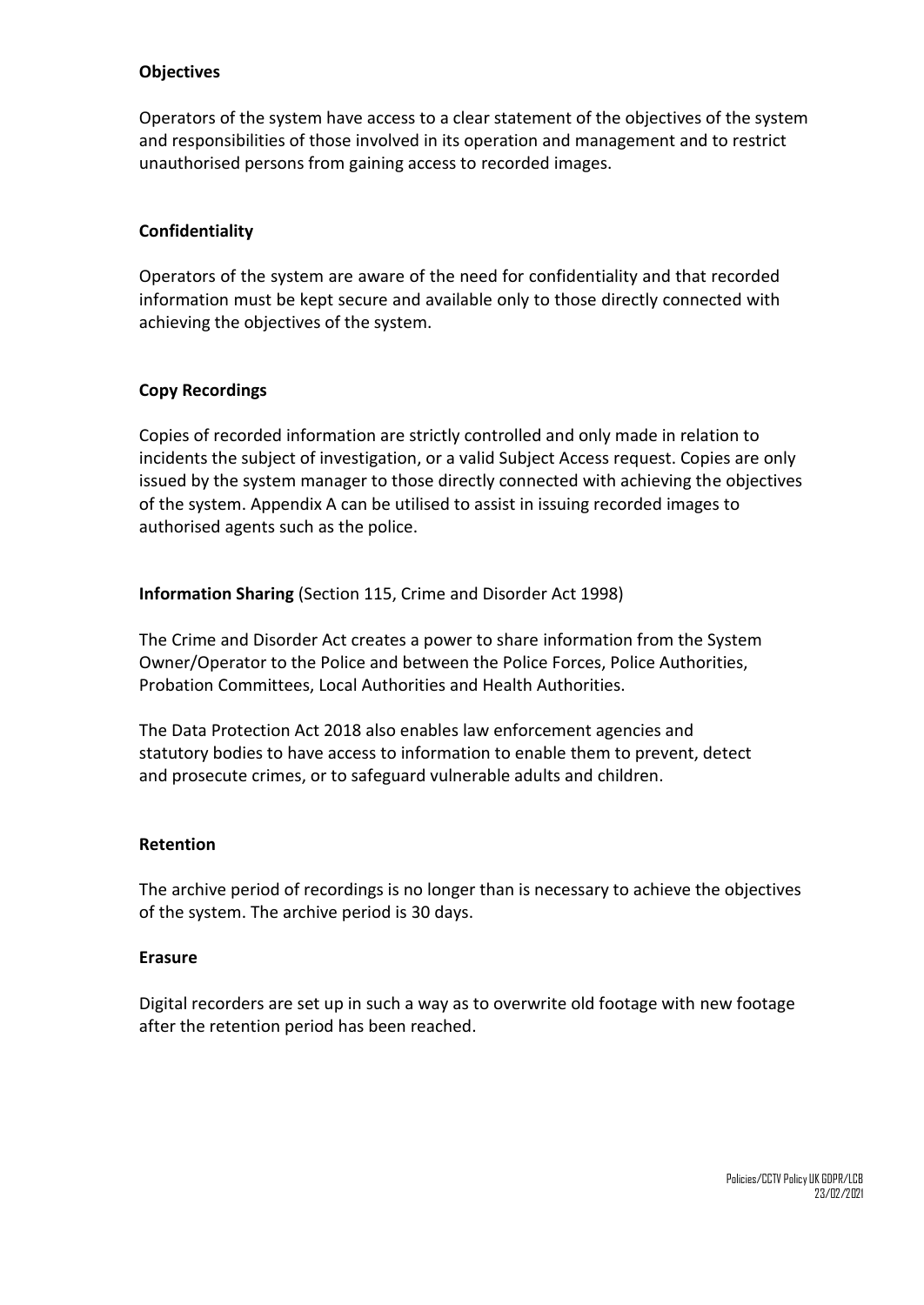#### **Covert Recording**

Because fairness requires that we install signs to make individuals aware that they are entering an area where their images are recorded, it follows that failure to provide signs is a breach of the Data Protection Act.

However, we are able to rely on an exemption of the Data Protection Act which states that personal data processed for reasons of prevention and detection of crime and apprehension and prosecution of offenders are exempt. Providing that the following criteria are met:

We have assessed that if we had to inform individuals that recording was taking place it would prejudice our objective.

We have reasonable cause to suspect specific criminal activity is taking place.

That covert processing is only carried out for a limited and reasonable period of time and relates to the specific suspected criminal activity.

We have decided in principle that we wish to adopt covert recording. We have a clear documented procedure which sets out how we determine whether the use of covert recording is appropriate in an individual case. A confidential appendix regarding our decision that covert recording is appropriate is lodged with the Head Teacher/ Chief Executive Officer

#### **Use of Recordings**

The CCTV recordings may be used for:

Prevention and detection of crimes, in the school and its environs

Pupil behaviour management, discipline and exclusions

Staff disciplinary and associated processes and appeals

When using CCTV footage for any of the above purposes it shall be permissible to access and enable relevant third parties to see the footage using a suitably secure device or media, subject to notification within Appendix A below.

#### **Traceability and Record Keeping**

Recorded images are not copied to a third party data source such as video tape, CD or DVD recording.

A routine audit is undertaken at regular intervals to ensure that recorded images are actually recording and that no fault exists with the recording system. The system is maintained by a maintenance company.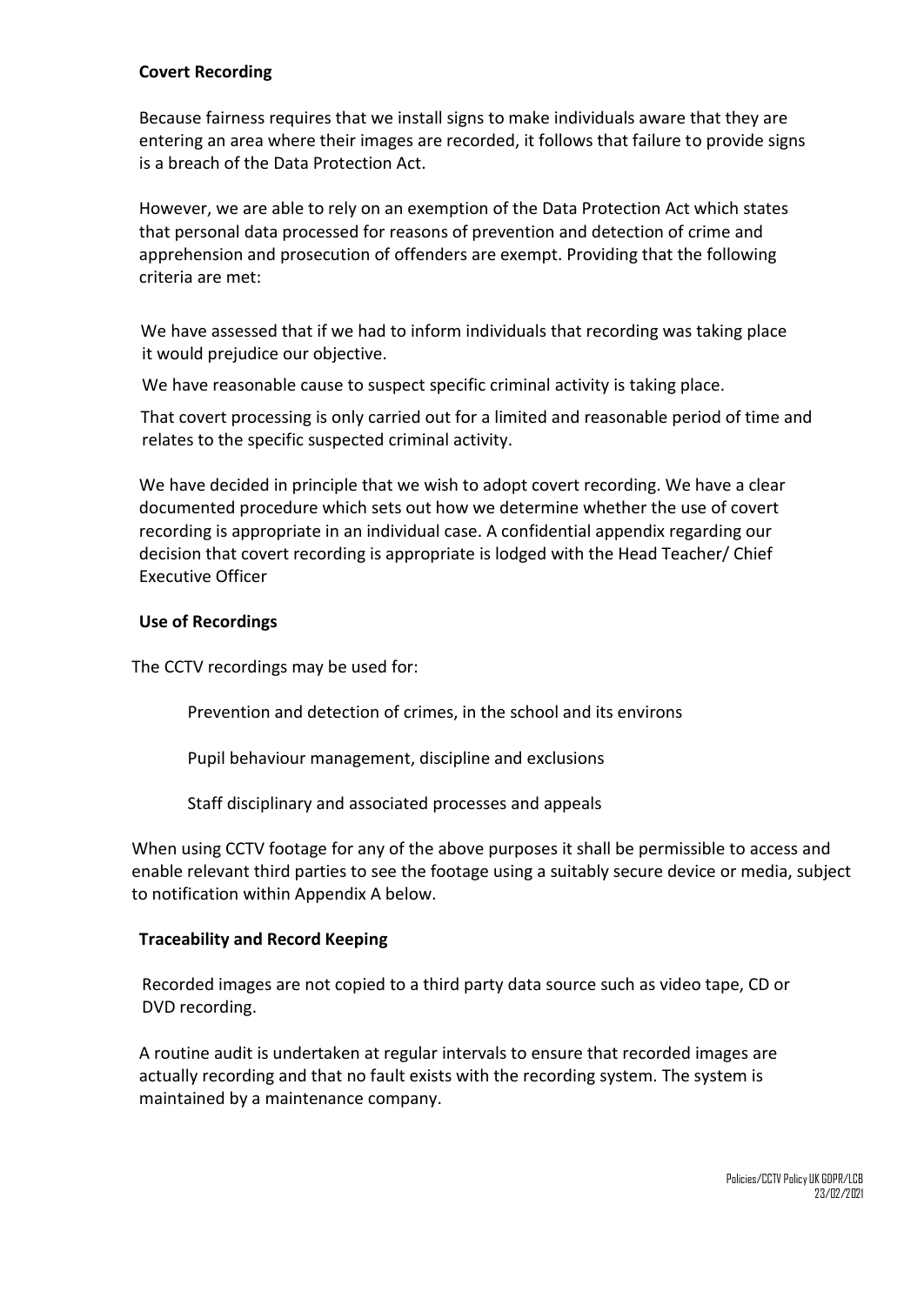Original recordings are only found:

- a) Within the recognised secure storage system
- b) Operational in the recording device

Copies of recorded information are strictly controlled and only made in relation to incidents the subject of investigation or a valid subject access request. Copies are only issued by the system manager to those directly connected with achieving the objectives of the system.

#### **Time and Date Stamping**

The correct time and date is overlaid on the recorded image. These date and time settings are checked and corrected as part of the routine maintenance visits.

#### **Secure Storage of Recordings**

The recordings and recording/processing equipment are only accessible to those directly concerned with achieving the objectives of the system.

Recordings and Recording/Processing equipment are located in a secured lockable enclosure accessible only to authorised persons. A register of authorised users is maintained at all times.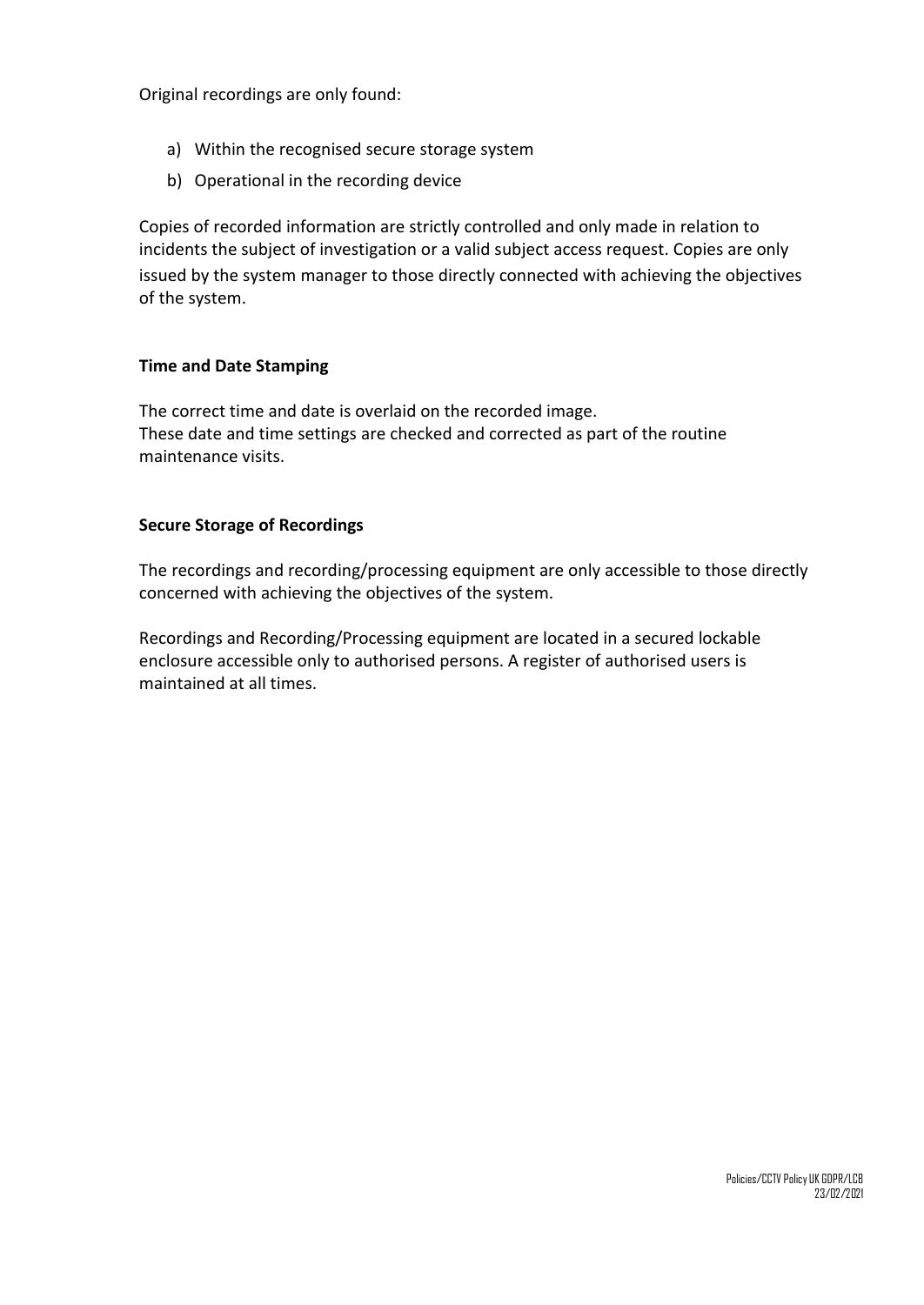#### **CODE OF PRACTICE POLICY STATEMENT**

This code of practice policy statement relates to the Closed Circuit Television System installed within All Saints C of E Infant School.

The system manager is the Executive Head Teacher of All Saints C of E Infant School who has the overall responsibility of ensuring the management of the systems recorded images, maintenance and training of persons authorised to use the system and who has responsibility as Data Controller for the CCTV system.

Other authorised personnel trained to operate the system are:

1. The School Office Manager and The Office Administrator.

The objectives of the system are to assist in the detection of crime, provide evidence of crime and to deter those who have criminal intent

- to give confidence to staff and visitors that they are in a secure environment
- to provide management information relating to Health & Safety matters
- to support pupil behaviour and discipline management.
- to record actions of staff, pupils and school visitors that may be used for disciplinary or monitoring purposes

#### **System**

The system comprises of the following primary items:

| <b>Recording media type</b> | Digital Recorder DVR recording system |  |  |
|-----------------------------|---------------------------------------|--|--|
| The system records          | Colour and Black and White cameras    |  |  |
| images from                 |                                       |  |  |
| <b>Monitors</b>             | One                                   |  |  |
| <b>Fixed cameras</b>        | Seven                                 |  |  |
| <b>CCTV</b> signs           | One on entrance door                  |  |  |

The operating manuals relating to the specific items of equipment have been compiled and are located in the respective CCTV Server Room. It is the responsibility of **the Principals** to ensure that all authorised staff are aware of the function of the system and capable of operating the system.

#### **General Principles**

The principles detailed in the CCTV Code of Practice 2008 are observed in the operation and management of the system.